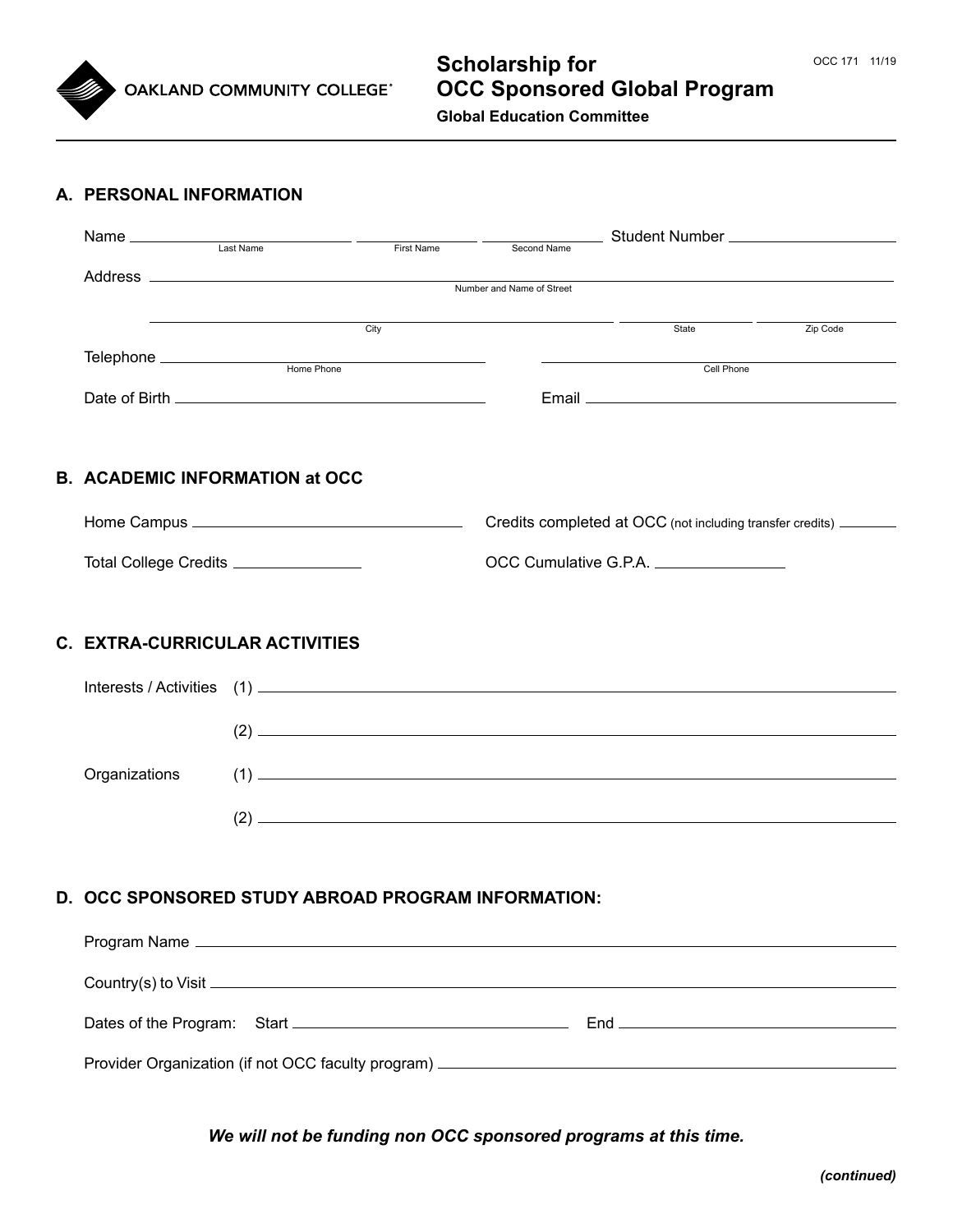### **E. GLOBAL EDUCATION STATEMENT OF PURPOSE**

Please write a minimum of one paragraph addressing each of the following topics in the space provided. Please verify that all sentences are complete; spelling, grammar and punctuation are correct; and questions are answered completely.

1. Description of the global education program you will be attending (for example: study abroad trip, internship abroad, service learning opportunity, etc.). Be sure to include information about the location, length of stay, organization facilitating the trip, academic credit earned (if applicable), cost, etc.

2. Description of your interest in this global education activity and plans for use of learning from this foreign study activity upon return. If you are pursuing the Global Literacy Endorsement (GLE) please include that information.